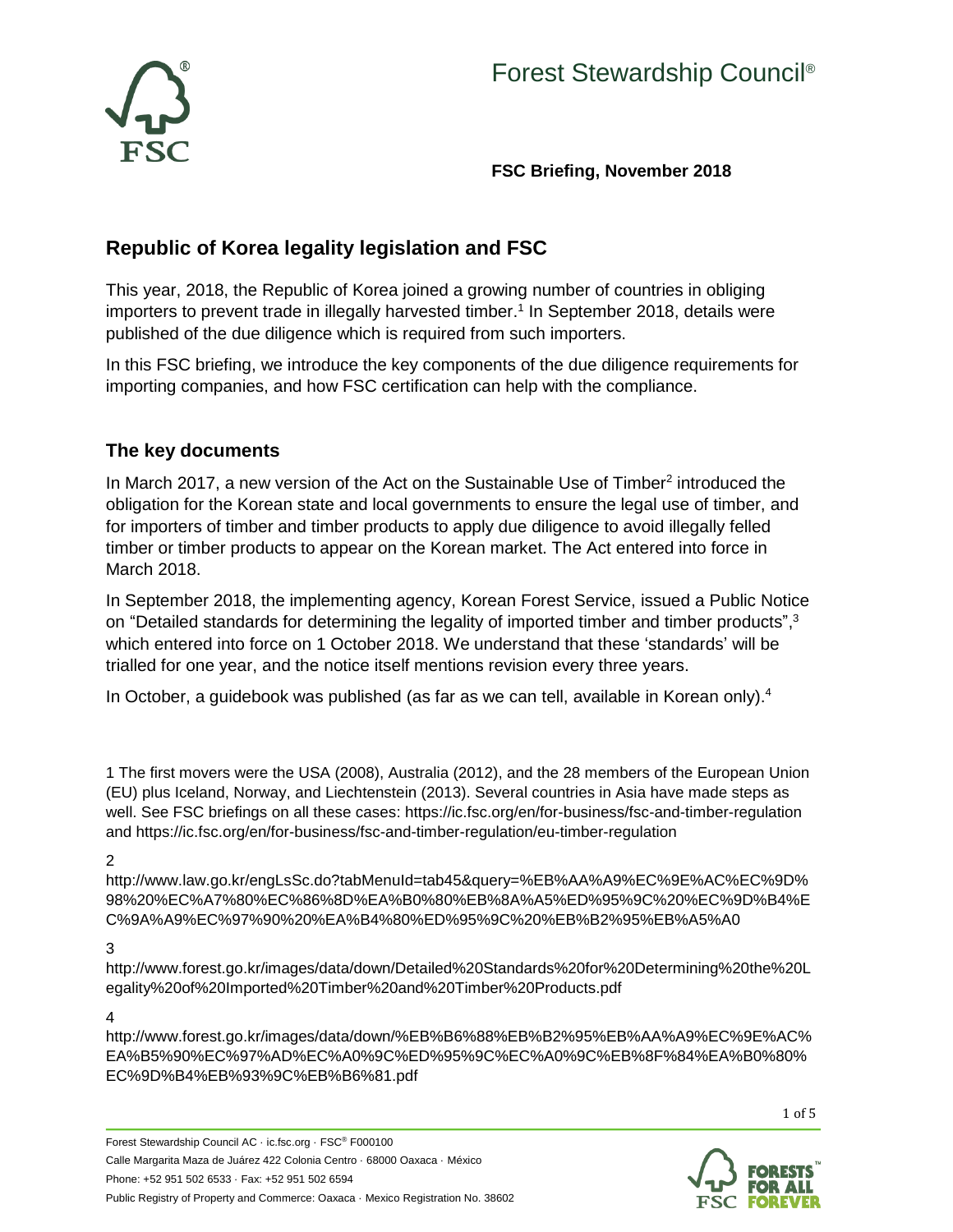

The scheme is compulsory with penal provisions, including imprisonment and/or fines. Suspension of sales and return or destruction of products are other possible measures.

# **The product scope of the legality obligation**

The Public Notice clarifies the scope in terms of products, referring to the Harmonized Code System of the World Customs Organization:

- wood pellets (HS4401-31)
- logs (HS4403)
- sawn timber, anti-decay wood, fire-retardant wood, laminated wood (HS4407)
- plywood (HS4412).

This means that some important product groups are, for the time being, excluded – including pulp and paper, charcoal, particle board, and furniture. The scope may be changed by the end of 2019 after the pilot period, or after the first official revision.

In principle, the scope could, in the future, also include bamboo products, as the Act defines 'timber' as "a product obtained by cutting standing timber or bamboo".

# **The definition of legality**

The Act describes (Article 4.2.) 'legally' as "produced in compliance with the timber harvestrelated statutes of the Republic of Korea or the country of origin". It introduces a short term for this, "legally felled".

# **Documentation obligations**

Unlike in the European Union (EU) or Australia, importers have to submit import declarations to the ministers of the Korea Forest Service. This obligation is limited to importing products within the defined scope (see above). The declaration needs to include information about timber species and country of origin. The declaration needs to be accompanied by a copy of the invoice as well as one of the following four documents.

- 1. A harvesting permit provided by the country of harvest.
- 2. Certificates from voluntary schemes, in particular:
	- a. FSC or PEFC certificates these can be forest management or chain of custody certificates, and they can be certificates (what FSC refers to as 'claims') with the shipments concerned, or evidence that the supplier is certified;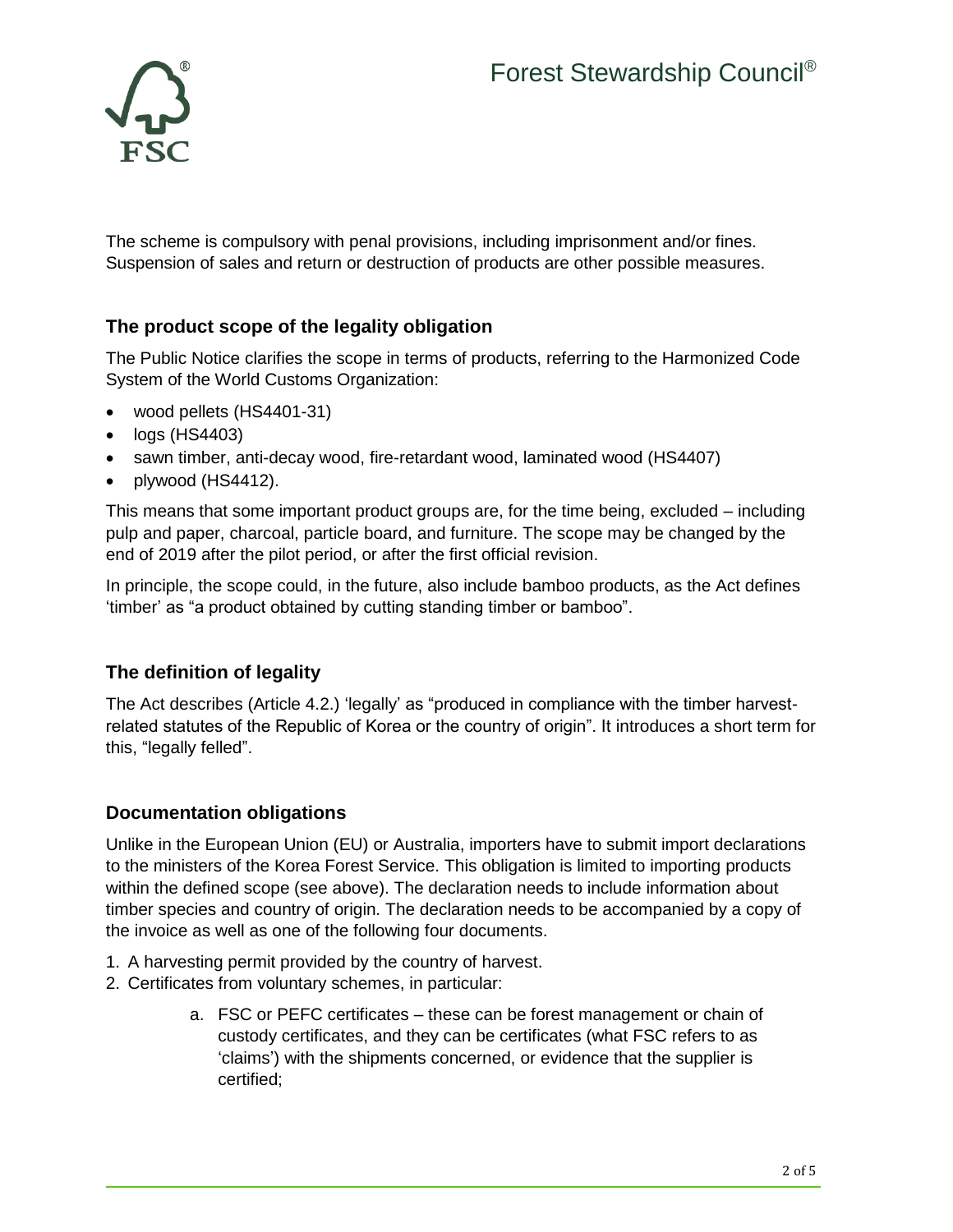

- b. A document from an international certification system for the sustainable use of biomass, including third-party verification, and in compliance with ISO 17065 (this likely refers to SBP certificates<sup>5</sup>).
- 3. A document which is mutually recognized by the Government of the Republic of Korea and the relevant organization in the country of origin.
- 4. Any other document that confirms or enables verification of legality FLEGT (Forest Legality Enforcement, Governance, and Trade) licence(s), an export permit from the country of origin that confirms its legal felling, another relevant legal document from the government of the exporting country, a document produced by the exporter with relevant information on species and origin, and any other relevant document.

The importer has to wait for an import certificate, after which customs can issue a customs declaration. The legislation says that the import inspection, to be done by a specialized organization, has to be done within three days. We assume that in most cases this will be limited to checking the documents provided.

## **FSC response to the Korean legality legislation**

FSC strongly supports governmental action to ban the trade of illegally harvested timber. Illegal harvest can lead to deforestation, forest degradation, and pollution of water and other resources for forest-dependent communities. It can also include unacceptable working, payment, and contractual conditions, and corruption, tax evasion, and questionable profit appropriations.

The presence of illegal timber in the market also directly impacts the FSC mission, as it exerts negative pressure on the prices for timber and forest products (estimates are between –7 per cent and –16 per cent), undermining the economic viability of investments required for responsible forest management and forest products consumption.

However, legality alone is not a guarantee against forest degradation, biodiversity loss, or violation of worker and community rights. And national legislation in timber-producing countries is no guarantee of ecologically and socially sound forest management practices, protection of high conservation value forests, and prohibition of natural forest conversion. This is why FSC promotes going beyond legality to pursue FSC certification.

FSC is pleased with the trust the Korean authorities put into its scheme, as FSC certification is one of the ways to confirm legal sourcing. But it wants to clarify here the limitations of reliance on voluntary schemes.

5 Sustainable Biomass Program.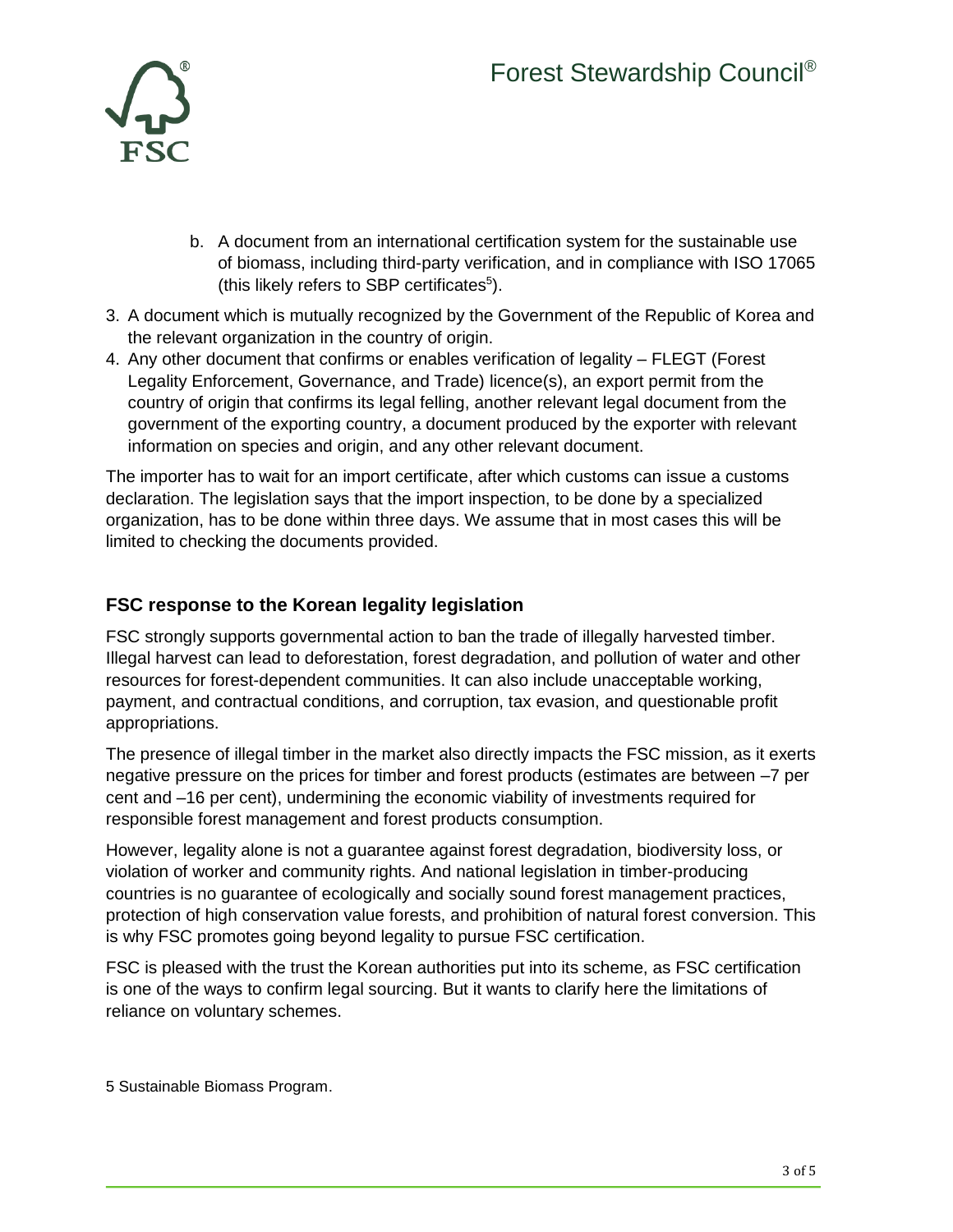

- An FSC forest management certificate without a verified FSC claim on the imported product does not guarantee that the product concerned actually comes from that forest management unit, because one cannot assume that the supply chain is controlled by FSC certification bodies.
- An FSC chain of custody certificate of the supplier does not by itself guarantee that the imported product is FSC certified.
- Conclusion: the only evidence that a product is verified by the FSC procedures is when the imported product itself comes with an FSC claim.

Unlike other schemes, FSC has a Policy for Association, which requires FSC certificate holders to stay away from illegal logging and trade even beyond its certification scope, but compliance with this policy is not audited by FSC certification bodies. These bodies check whether FSC-certified companies have signed a commitment to the Policy for Association, and FSC acts only when there are concerns about or evidence of violation – but this does not provide the same level of certainty as valid certificates on materials.

## **How FSC certification complies with the Korean Law**

The first requirement for any FSC forest management certificate holder is compliance with relevant national and international laws. In addition, for FSC controlled wood the first requirement is to reduce the risk of illegal sourcing to 'low'. So, working with FSC-certified forest products is good 'due diligence' practice.

In other cases (USA, EU, Australia), "compliance with trade and customs laws" is clearly part of the definition of legality. This is usually the responsibility not of forest managers, but of companies down the supply chain. Therefore, FSC requires chain of custody certificate holders to "have procedures in place to ensure the import and/or export of FSC certified products by the organization conform to all applicable trade and custom laws".<sup>6</sup>

Companies that are working with FSC-certified materials and wanting to make a claim of FSC-certified products to another company, must possess a valid FSC chain of custody certificate. Thus, only certified companies can sell products with FSC claims to importing companies. Such claims of FSC certification provide assurance against illegally harvested forest products. Moreover, if a public authority requires specific information about the country

6 FSC-STD-40-004 V3-0 on Chain of Custody Certification, clause 6.1.a. The original requirement was laid down in Advice 40-004.11 of 27 February 2013.